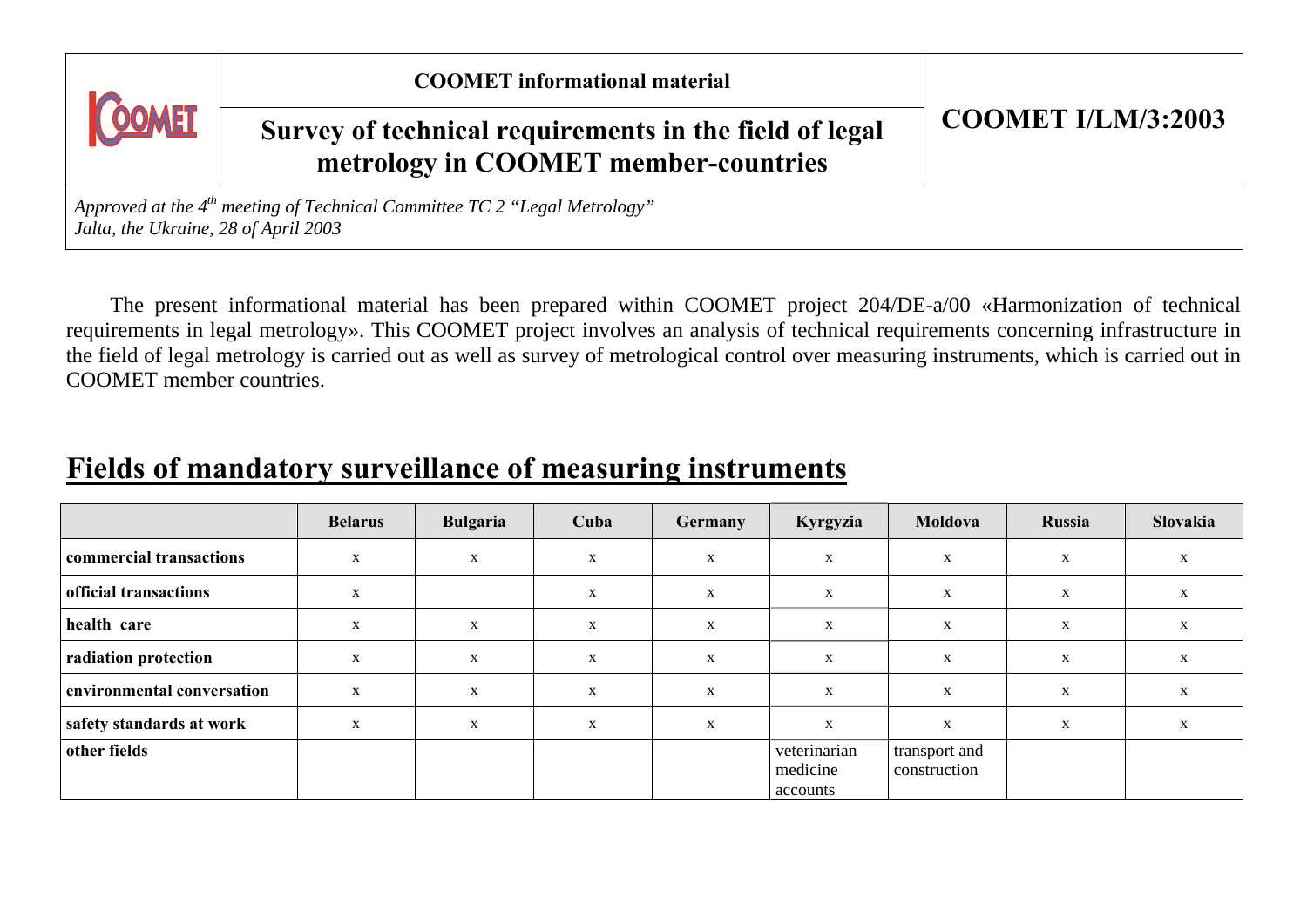## **Statement to staff**

|                                                                                                                                                                           | <b>Belarus</b>                                              | <b>Bulgaria</b>           | Cuba                                       | Germany                     | Kyrgyzia                                                    | Moldova  | <b>Russia</b>               | <b>Slovakia</b>      |
|---------------------------------------------------------------------------------------------------------------------------------------------------------------------------|-------------------------------------------------------------|---------------------------|--------------------------------------------|-----------------------------|-------------------------------------------------------------|----------|-----------------------------|----------------------|
| staff for type approval / per million<br>inhabitants                                                                                                                      | $\,8$                                                       |                           | 1,18                                       | 1,2                         | 69                                                          | 1.8      | 10                          | 6                    |
| staff for surveillance (verification,<br>inspection) per million inhabitants                                                                                              | 200                                                         | 53,4                      | 2,1                                        | 16,2                        | 12                                                          | 8,9      | 74                          | 80                   |
| qualifications of staff for type approval in %<br>university<br>$\bullet$<br>polytechnic<br>٠<br>college of technology<br>٠<br>skilled worker<br>$\bullet$                | 100<br>$\overline{\phantom{a}}$<br>$\overline{\phantom{a}}$ | 100                       | 60<br>23<br>$\overline{\phantom{a}}$<br>17 | $70\,$<br>25<br>5           | 2<br>$\overline{\phantom{0}}$                               | 100      | 73,2<br>10,2<br>10,9<br>5,7 | 90<br>10             |
| qualifications of staff for surveillance in %<br>university<br>$\bullet$<br>polytechnic<br>$\bullet$<br>college of technology<br>$\bullet$<br>skilled worker<br>$\bullet$ | 40<br>60<br>$\overline{\phantom{a}}$                        | 57<br>$\mathcal{L}$<br>34 | 46<br>41<br>$\overline{\phantom{a}}$<br>13 | 9,9<br>32,3<br>30,3<br>27,3 | 100<br>$\overline{\phantom{a}}$<br>$\overline{\phantom{a}}$ | 62<br>38 | 36<br>53<br>10              | 10<br>20<br>40<br>30 |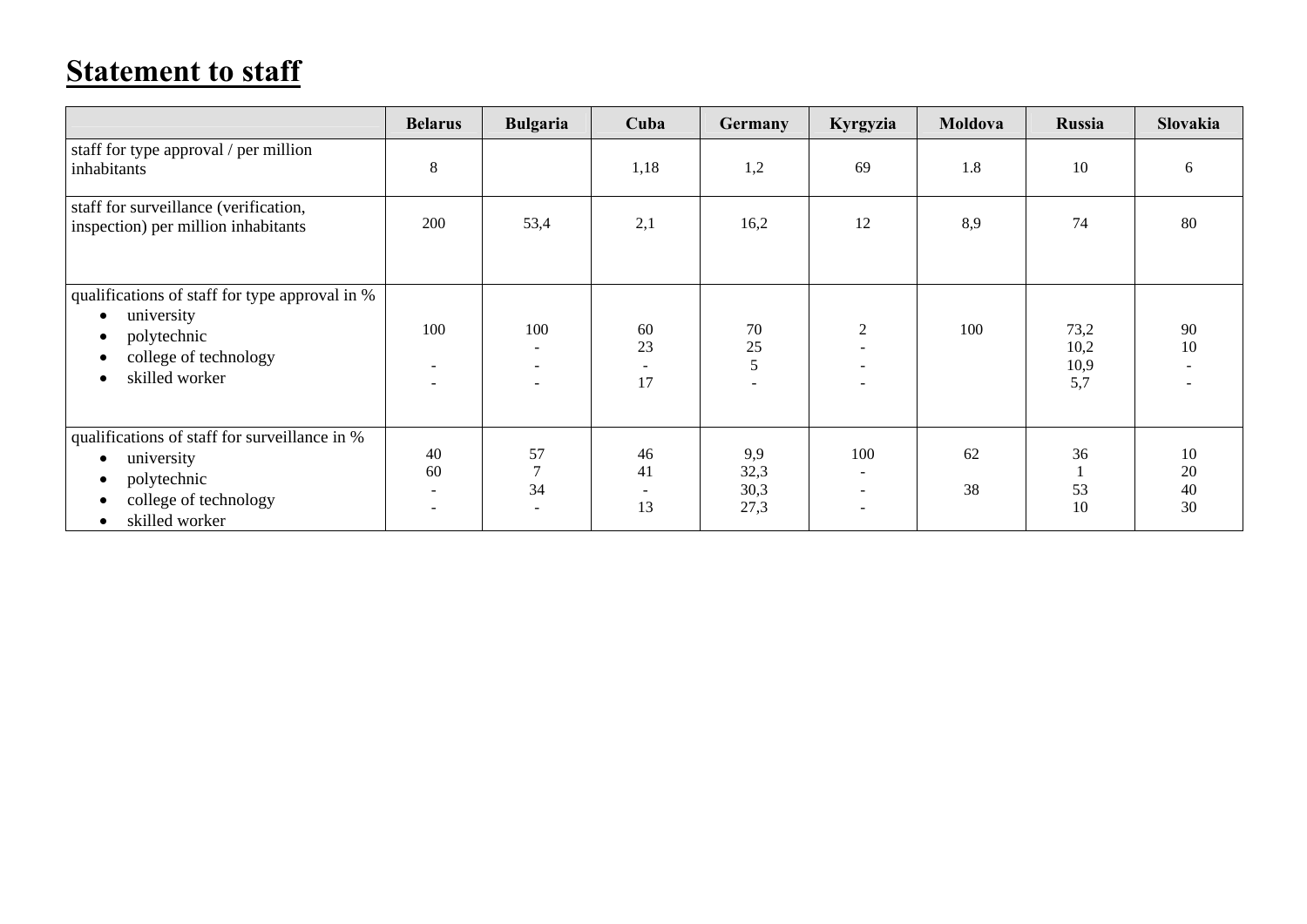## **Type approval and surveillance (verification, inspections)**

|                                          | <b>Belarus</b>              | <b>Bulgaria</b>           | Cuba                           | Germany                   | Kyrgyzia                  | Moldova                   | Russia                    | Slovakia                  |
|------------------------------------------|-----------------------------|---------------------------|--------------------------------|---------------------------|---------------------------|---------------------------|---------------------------|---------------------------|
| simple length measures                   | $\boldsymbol{\mathrm{X}}$   | $\boldsymbol{\mathrm{X}}$ | $\boldsymbol{\mathrm{X}}$      | $\boldsymbol{\mathrm{X}}$ | $\boldsymbol{\mathrm{X}}$ | $\boldsymbol{\mathrm{X}}$ | $\boldsymbol{\mathrm{X}}$ | $\boldsymbol{\mathrm{X}}$ |
| area measuring instruments               | $\mathbf X$                 |                           | $\boldsymbol{\mathrm{X}}$      | $\mathbf X$               | $\boldsymbol{\mathrm{X}}$ | $\boldsymbol{\mathrm{X}}$ | $\blacksquare$            | $\mathbf{X}$              |
| liquid volume measuring instruments      |                             |                           |                                |                           |                           |                           |                           |                           |
| storage tanks<br>$\bullet$               | $\mathbf X$                 | $\mathbf x$               | $\mathbf{x}$                   |                           |                           | $\mathbf{x}$              |                           | $-\sqrt{x}$               |
| cold water meters<br>$\bullet$           | $\mathbf X$                 | $\mathbf X$               | $\mathbf X$                    | $\mathbf{x}$              | $\mathbf{x}$              | $\boldsymbol{\mathrm{X}}$ | $\mathbf X$               | $\boldsymbol{\mathrm{X}}$ |
| petrol pumps<br>$\bullet$                | $\boldsymbol{\mathrm{X}}$   | $\mathbf X$               | $\mathbf X$                    |                           |                           | $\blacksquare$            | $\mathbf X$               | $\mathbf X$               |
| heating oil<br>$\bullet$                 | $\mathbf X$                 |                           |                                |                           |                           |                           | $\mathbf X$               |                           |
| density meters                           | $\mathbf X$                 | $\mathbf X$               | $\mathbf{x}$                   | $\mathbf{x}$              | $\boldsymbol{\mathrm{X}}$ | $x/-$                     | $\mathbf{x}$              | $\mathbf X$               |
| warm water meters                        | $\boldsymbol{\mathrm{X}}$   | $\boldsymbol{\mathrm{X}}$ |                                | $\boldsymbol{\mathrm{X}}$ | $\boldsymbol{\mathrm{X}}$ | $\boldsymbol{\mathrm{X}}$ | $\mathbf X$               | $\boldsymbol{\mathrm{X}}$ |
| gas volume meters                        | $\boldsymbol{\mathrm{X}}$   | $\boldsymbol{\mathrm{X}}$ | $\boldsymbol{\mathrm{X}}$      | $\boldsymbol{\mathrm{X}}$ | $\mathbf X$               | $\mathbf X$               | $\boldsymbol{\mathrm{X}}$ | $\boldsymbol{\mathrm{X}}$ |
| gas chromatograph                        | $\mathbf{x}$                | $\blacksquare$            |                                | $\mathbf{x}$              | $\mathbf X$               | $\mathbf X$               | $\mathbf X$               | $\blacksquare$            |
| electricity meters                       | $\boldsymbol{\mathrm{X}}$   | $\boldsymbol{\mathrm{X}}$ | $\boldsymbol{\mathrm{X}}$      | $\boldsymbol{\mathrm{X}}$ |                           | $\boldsymbol{\mathrm{X}}$ | $\boldsymbol{\mathrm{X}}$ | $\boldsymbol{\mathrm{X}}$ |
| non-automatic weighing instruments       | $\mathbf{x}$                | $\boldsymbol{\mathrm{X}}$ | $\mathbf{x}$                   | $\mathbf X$               | $\boldsymbol{\mathrm{X}}$ | $\mathbf{x}$              | $\mathbf X$               | $-\sqrt{x}$               |
| automatic weighing instruments           |                             |                           |                                |                           |                           |                           |                           |                           |
| check weighers<br>$\bullet$              |                             |                           | $\mathbf X$                    |                           |                           | $-\sqrt{x}$               |                           |                           |
| weigh/price labellers<br>$\bullet$       | $\mathbf X$                 | $\mathbf x$               | $\mathbf{x}$                   |                           |                           | x/x                       |                           |                           |
| hopper weighers<br>$\bullet$             |                             | $\mathbf{x}$              | $\mathbf{X}$                   | $\mathbf{x}$              | $\mathbf{x}$              | $-\sqrt{x}$               | $\mathbf{x}$              | $\mathbf{x}$              |
| belt weighers<br>$\bullet$               | $\mathbf X$<br>$\mathbf{x}$ | $\boldsymbol{\mathrm{X}}$ | $\mathbf{x}$<br>$\blacksquare$ |                           |                           | $-\sqrt{x}$               |                           |                           |
| rail weighbridges<br>$\bullet$           |                             |                           |                                |                           |                           |                           |                           |                           |
| medical measuring instruments            |                             |                           |                                | Law for medical           |                           |                           |                           |                           |
| clinical thermometers<br>$\bullet$       |                             |                           |                                | products                  |                           |                           |                           |                           |
| blood pressure measures<br>$\bullet$     | $\boldsymbol{\mathrm{X}}$   | $\boldsymbol{\mathrm{X}}$ |                                | (x)                       |                           | $-\sqrt{x}$               |                           | $\mathbf X$               |
| medical syringes<br>$\bullet$            | $\mathbf X$                 |                           |                                | (x)<br>(x)                | $\mathbf{x}$              | $\boldsymbol{\mathrm{X}}$ | x                         | $\mathbf x$               |
| tonometers<br>$\bullet$                  | $\overline{\phantom{a}}$    |                           | $\mathbf{x}$                   | (x)                       |                           |                           |                           |                           |
|                                          | $\mathbf X$                 |                           |                                |                           |                           |                           |                           |                           |
| glass measuring instruments              | $\mathbf X$                 | $\blacksquare$            | $\mathbf X$                    | $\boldsymbol{\mathrm{X}}$ | $\boldsymbol{\mathrm{X}}$ | $-/\mathbf{x}$            | $\mathbf{x}$              | $\mathbf{x}$              |
| thermometers                             | $\boldsymbol{\mathrm{X}}$   | $\boldsymbol{\mathrm{X}}$ | $\mathbf X$                    | $\mathbf X$               | $\boldsymbol{\mathrm{X}}$ | $\boldsymbol{\mathrm{X}}$ | $\mathbf X$               | $\mathbf X$               |
| sound level meters                       | $\mathbf{x}$                | $\mathbf x$               |                                | $\boldsymbol{\mathrm{X}}$ | $\boldsymbol{\mathrm{X}}$ | $\blacksquare$            | $\mathbf{x}$              | $\boldsymbol{\mathrm{X}}$ |
| alcoholmeters                            | $\mathbf X$                 | $\boldsymbol{\mathrm{X}}$ | $-\sqrt{x}$                    | $\boldsymbol{\mathrm{X}}$ | $\blacksquare$            | $\mathbf X$               | $\mathbf X$               | $\mathbf{X}$              |
| radar meters for traffic and other speed | $\boldsymbol{\mathrm{X}}$   | $\boldsymbol{\mathrm{X}}$ |                                | $\mathbf{x}$              | $\boldsymbol{\mathrm{X}}$ | $-\sqrt{x}$               | $\mathbf{x}$              | $\mathbf X$               |
| measuring instruments                    |                             |                           |                                |                           |                           |                           |                           |                           |
| exhaust emission meters                  | $\mathbf{x}$                | $\mathbf x$               |                                | $\boldsymbol{\mathrm{X}}$ |                           | $\boldsymbol{\mathrm{X}}$ | $\mathbf{X}$              | $\boldsymbol{\mathrm{X}}$ |
| taximeters                               | $\mathbf{x}$                | $\mathbf X$               |                                | $\mathbf X$               | $\overline{\phantom{a}}$  | $\mathbf X$               | $\mathbf{x}$              | $\mathbf X$               |
| tyre pressure gauge                      | $\mathbf X$                 | $\blacksquare$            | $\boldsymbol{\mathrm{X}}$      | $\boldsymbol{\mathrm{X}}$ | $\overline{\phantom{a}}$  | $\blacksquare$            | $\mathbf{x}$              | $\boldsymbol{\mathrm{X}}$ |
| chronometers                             | $\boldsymbol{\mathrm{X}}$   | $\boldsymbol{\mathrm{X}}$ | $\mathbf X$                    | $\boldsymbol{\mathrm{X}}$ | $\boldsymbol{\mathrm{X}}$ | $x/-$                     | $\boldsymbol{\mathrm{X}}$ | $\blacksquare$            |
| radiation measuring instruments          | $\mathbf X$                 | $\boldsymbol{\mathrm{X}}$ | $\mathbf{x}$                   | $\mathbf X$               | $\overline{\phantom{a}}$  | $\overline{x}$            | $\mathbf X$               | $\mathbf X$               |

*nonmarking means no declaration, type approval / surveillance*